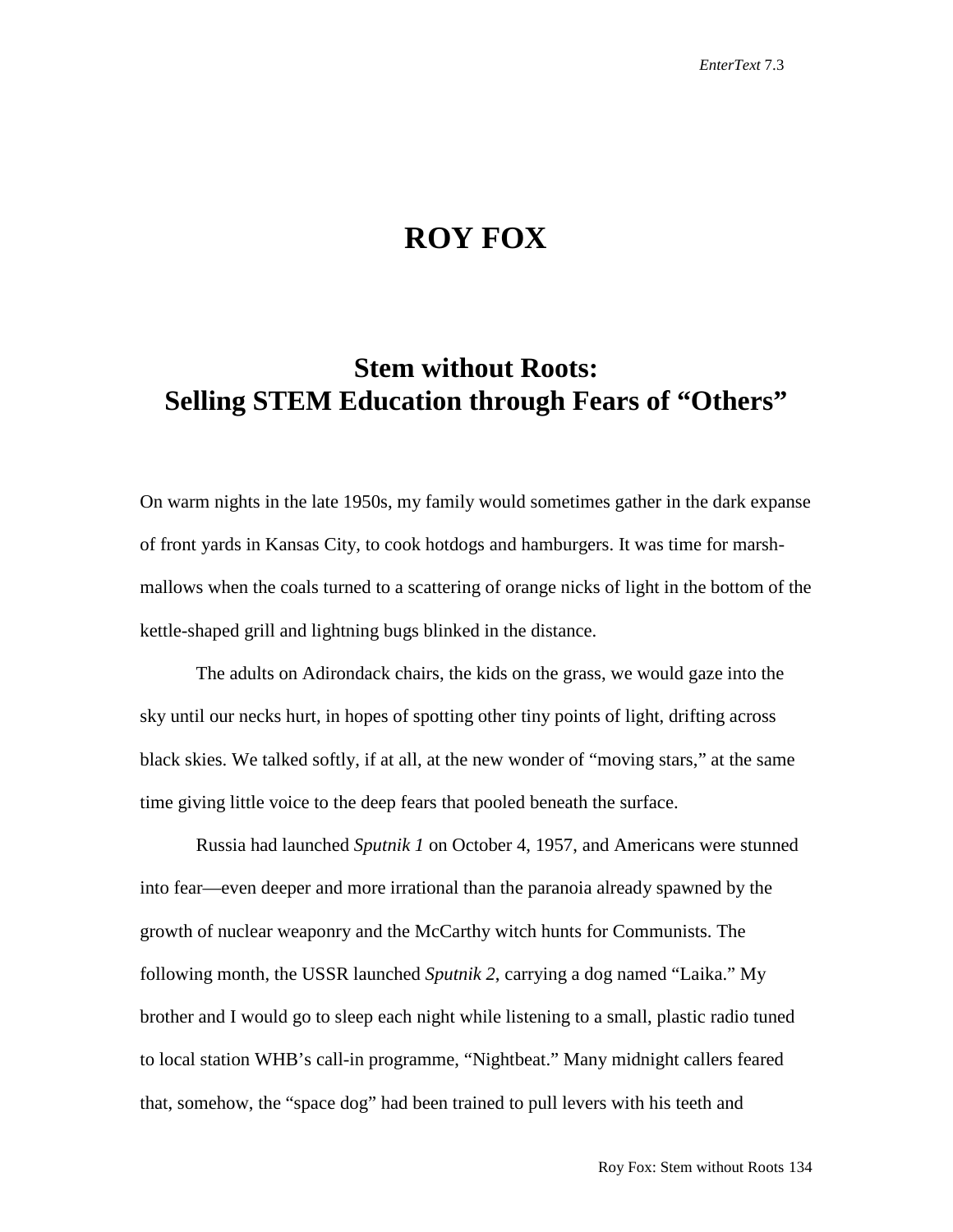manipulate buttons—that he was spying on us. All of America was held in fear. Nearly a half-century later, NASA historian, Roger D. Launius, states that, "The only appropriate characterization that begins to capture the mood on 5 October [the day after *Sputnik [1](#page-6-0)'s* launch] involves the use of the word hysteria."<sup>1</sup> Launius also quotes a poem written during this time by G. M. Williams, the governor of Michigan:

Oh little Sputnik, flying high With made-in Moscow beep, You tell the world it's a Commie spy And Uncle Sam's asleep.

That same fall, rock and roll star, Little Richard, was touring Australia and witnessed *Sputnik 1* fall to earth. He interpreted this event as a sign from God to quit the music business and join the ministry.<sup>[2](#page-6-1)</sup> These were strange times, indeed.

Were these runaway fears of "Commies" and "foreigners" warranted? Not so much. *Sputnik 1* weighed under two hundred pounds, a good-sized basketball, and it fell to earth after three months of orbit. It was, as Launius further states, an "illusion of a technological gap," because, "what was not said, but clearly thought by many Americans in both the scientific and political communities… was that the Soviet Union had staged a tremendous propaganda coup…." America responded in kind, fanning its own fires of propaganda that we were losing to the Soviets and pumped massive funding into educational programs in science, technology, engineering, and mathematics—or "STEM" as it's now called, to communicate the "basic" nature and necessity of these disciplines for survival, especially for "economic survival." Now, fifty-years later, America seems to be on that same path, in an orchestrated fanning of those same fears of foreigners, so that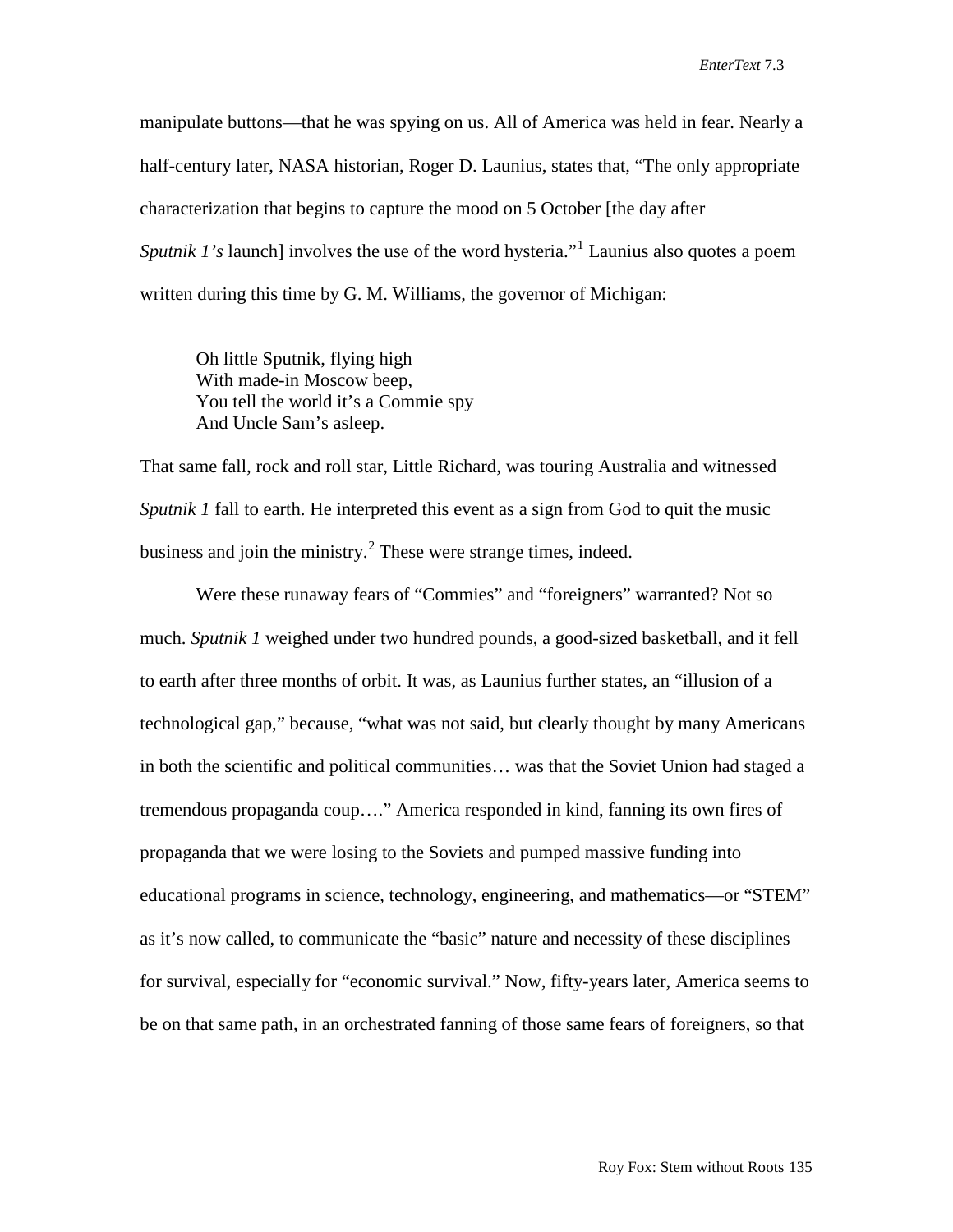we may achieve "economic development" and "global competition"—or, maybe more aptly, corporate (and hence cultural) dominance.

President Bush recently called for STEM education, especially math and science, to be a national priority. The U.S. House Science Committee quickly followed suit by introducing three bills "to strengthen U.S. economic competitiveness" by large infusions of dollars into math and science education programs and research. [3](#page-6-2) In further orchestration, many state governors are pursuing similar initiatives. While increasing the numbers of math and science teachers and improving their teaching are worthy goals, I wonder about the wisdom of re-playing the late 1950s, albeit in terms slightly altered.

As fields of study and research, math and science do not exist in a vacuum. Math can easily overlap into science, and science can spill into philosophy and ethics. Both math and science can interact with art, music, and every other discipline. Tesla and Einstein attributed much of their success to thinking in images. DaVinci's notebooks show verbal thinking clicking along in tandem with visual thinking. Jazz musician Willie Ruff based his composition, *The Harmony of the World,* on Johannes Kepler's data from *Harmonices Mundi*—a marriage of music, science, history, culture, and more.

Many creative breakthroughs, regardless of categories and pigeonholes, have been greatly aided by this rich interplay of seemingly different disciplines. Such interactions can create combustion, out of which new or reconfigured ideas emerge. Creative thinkers in physics, for example, may reflect in very different ways about the same topic. When we do not realise this, we may be confusing the product (physics) with the process (thinking). They are rarely the same.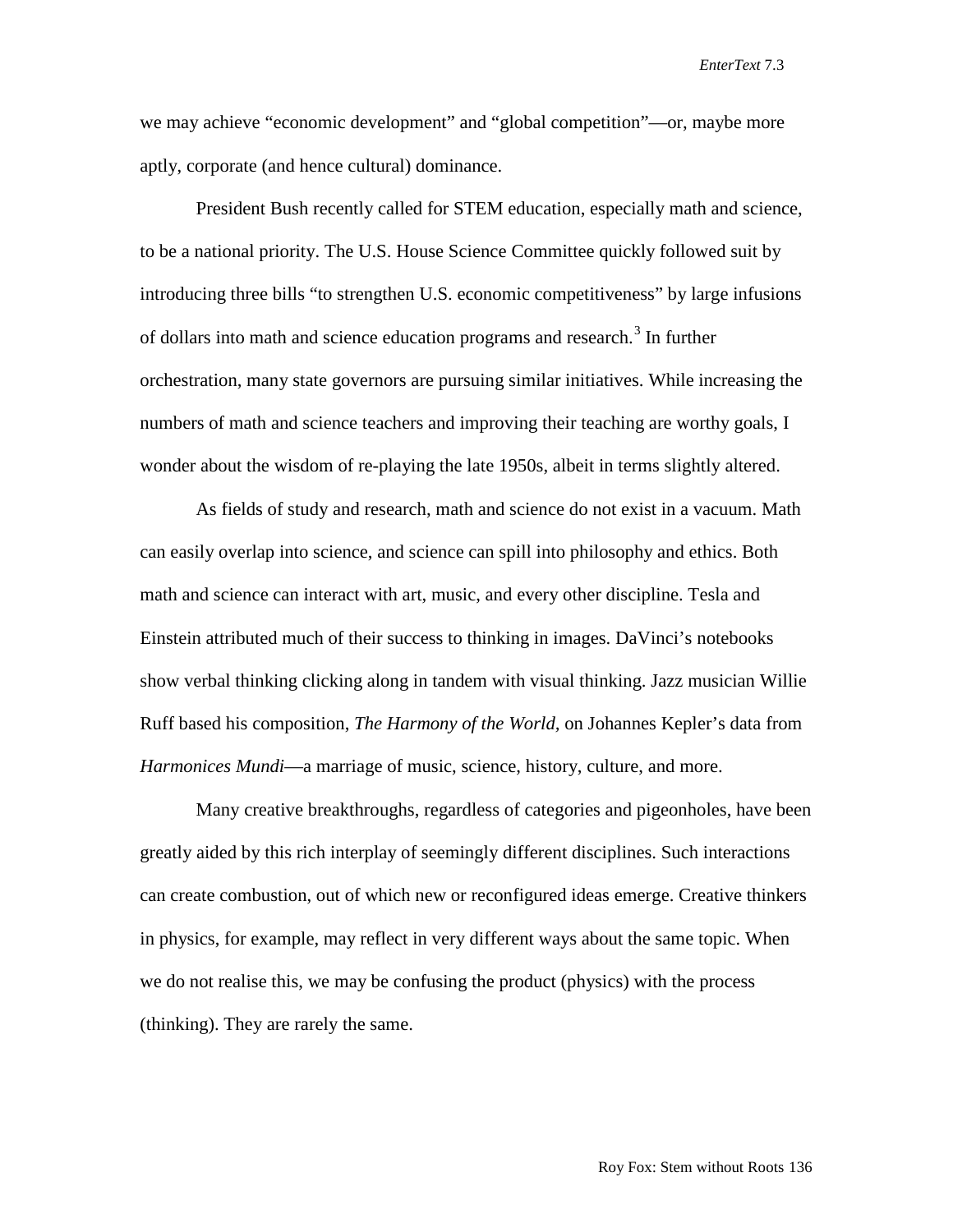Disciplines do not exist in a vacuum because they are connected through language. As well, they often function more within language, than within their own symbol systems. This is why schools require students to read and write in each of their classes. Mathematicians and scientists often engage in language, as they debate the merits of "The New Math" or argue the ethics of stem-cell research, abortion, or evolution. Such language delves into ethics, literature, history, religion, and culture. Some teachers use music to teach reading, painting to teach writing, sports to teach physics, and physics to teach business. Such practices are known as "great teaching." And great teaching is a complex tapestry, woven with language. The most effective way to grasp complex concepts and data is to untangle them through written and spoken discourse. The child who articulates why and how she employed formula X instead of formula Y usually understands the problem better than the child who is less fluent in language.

If we accept, even half-heartedly, that math and science do not exist in a vacuum, then state and federal funds should support "the other disciplines" equally. My university currently employs eight full-time math education faculty members and one art education faculty member. We have four science education positions and one position in music education. This imbalance is not due to heavier enrolments in math and science, but rather to the abundance of grant funding opportunities in these areas. Please do not misunderstand—these are all superb faculty members who run excellent programs, and I remain grateful for *any* investments in education. However, it's also true that a recent survey reveals that 57% of parents believe that their children were taking sufficient math and science courses. [4](#page-6-3) Why, then, run faster toward math and science dominance? Yes, other industrial nations "outscore" us on tests (I won't mention problems with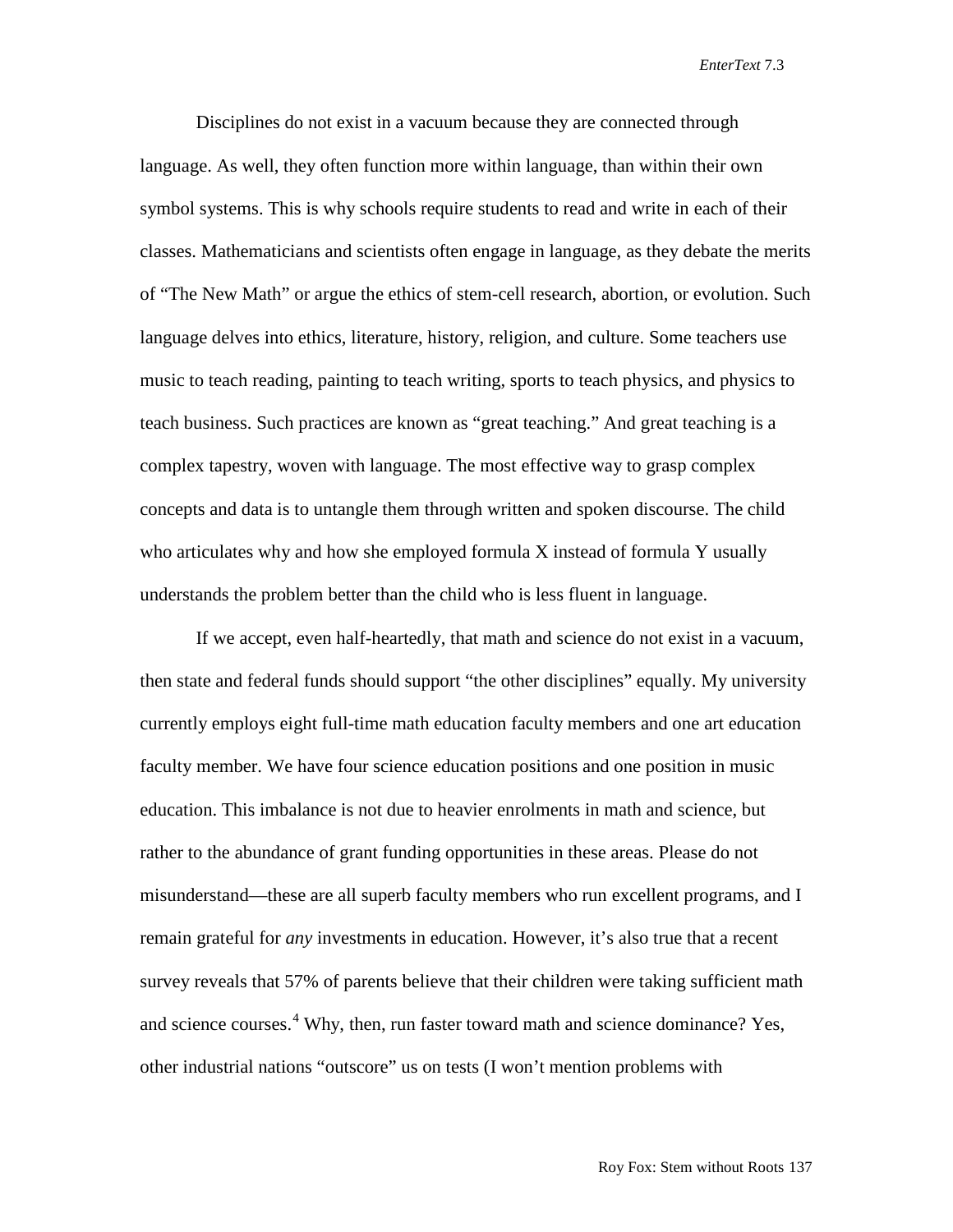achievement tests and comparing apples and oranges). While competition is Mr. Bush's official rationale for again investing heavily in math and science education, the rallying cry of many governors is "economic development." However, beneath these virtuous goals, resides an old-fashioned "fear of foreigners."

Most Americans will favour the goal of "economic development." But it should give us pause. First, there are better reasons for students to engage in science, technology, engineering, and math, than ratcheting up the gross national product—better reasons that are seldom noted, such as the self-perpetuating pleasures of discovering and exercising a life of the mind—of questioning and hypothesizing, of demystifying the universe, of conserving the natural environment, of shedding light on ignorance.

Second, haven't we already, more than once, poured huge resources into math and science, beginning with our fear of Russians and Sputnik in the late fifties? According to the National Science Foundation, just between 1994 and 2000, America's spending on research and development increased from \$169 billion, to \$264 billion.<sup>[5](#page-6-4)</sup> The President's recent initiative, the proposed House bills, and many governors' current plans will ensure that such increases continue. What's more, the rationale for this funding hardly differs from the Red Scare of the late fifties—a fear of "foreigners." Us vs. them.

The old Cold War fears of a "common enemy" resonate within today's calls for enhancing STEM education. Let's start with Congress and the three bills mentioned earlier. In the press release, one bill's sponsor, Senator John Schwarz (R-MI), stated that, "Countries like China and India are graduating millions more math, science, and engineering students than the United States. We cannot afford to sit idly by or we face a realistic chance of a decline in our standard of living." (Never mind that China graduates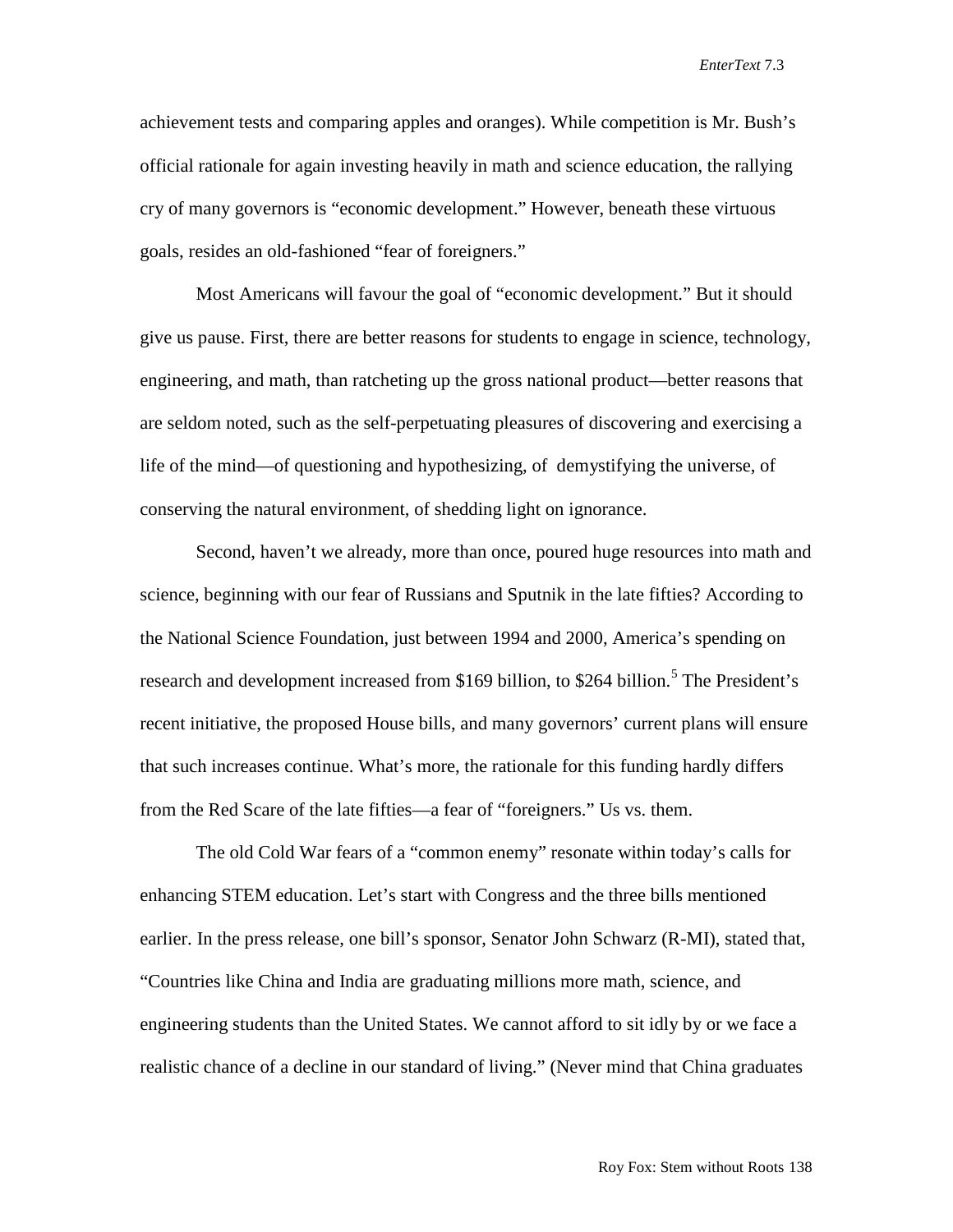more students in these areas due to their larger population.) This time around, it's not Russia to fear. It's China, India, and "countries like [them]."

At the state level, Texas Governor Rick Perry stated that, "if… China and India continue to graduate higher numbers of students equipped with these skills, the next generation of Texans will face a future of limited opportunities…."[6](#page-6-5) Delhi vs. Dallas. Hong Kong vs. Houston. New York Governor George Pataki warned that, "In tomorrow's economy, our students' competition for jobs, investment and opportunity will not come from places like South Carolina or Indiana; it will come from places like South Korea and India.... $"$ <sup>[7](#page-6-6)</sup>

Missouri Governor Matthew Blunt stated that America is "becoming more dependent on foreign talent to work in the areas of math and science."<sup>[8](#page-6-7)</sup> Governor Blunt further noted that, by the year 2010, "more than 90 per cent of all scientists and engineers in the world will be living in Asia if current trends continue."<sup>[9](#page-6-8)</sup> While being careful to avoid naming "Asians," Blunt, like the other governors, nonetheless evokes fears of "foreigners."

Are we, again, and however unwittingly, using those old fears of common enemies (Communists, Chinese, Arabs, *et al*.) to inject more money into math and science, so that, again, global economic development is more nurtured than students?—so that fears of "foreigners" are more cultivated than perceptions of global interdependence? Are there authentic roots beneath these stems? Educators, especially, are responsible for asking these questions and pursuing answers. And this means looking at ourselves and other countries, such as China and India—and even gazing up at the night sky—without fear.